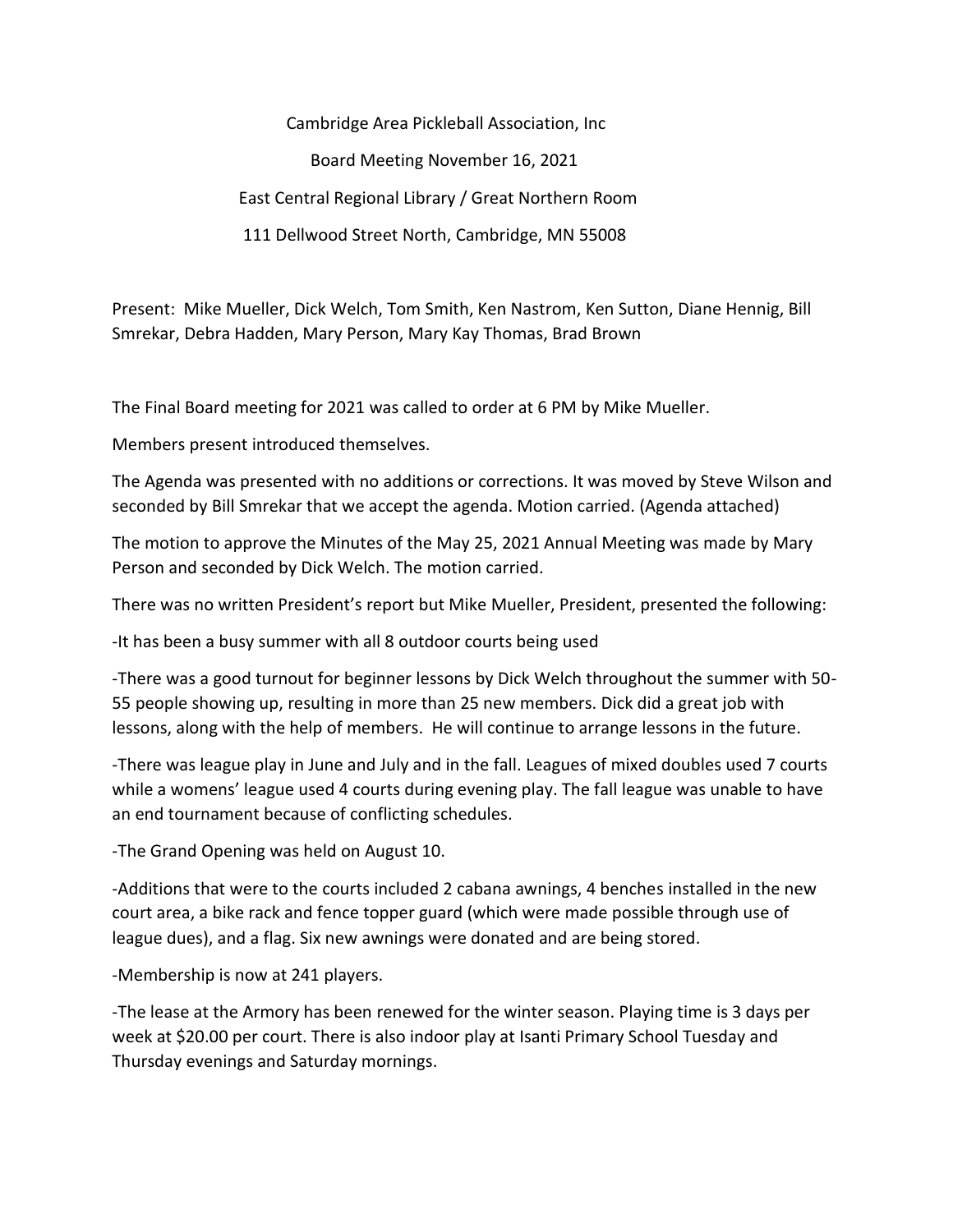#### Treasurer's Report: Mary Person

Checking account balance as of November 15, 2021 is \$13,253.58

Savings account balance as of November 21, 2021 is 111.07

The second savings account was closed.

See attached Treasurer's Report for list of transactions.

Charge for using PayPal for dues payment will be \$11.00 as of January 1, 2022. Steve Wilson asked how we know if someone has paid using PayPal. Mary Person is notified when there has been a payment.

There was discussion about players on courts who are not members of CAPA. Debra Hadden asked if they are allowed to play. CAPA has a rental agreement with the City of Cambridge for 6 courts in the morning and the evening and Saturday mornings.

Mary Person suggested a vinyl banner which would state CAPA designated playing times and which would be more visible to visitors and non CAPA members

Windscreens will be removed on November 17, 2021 by Mike Mueller and Bill Smrekar. Two windscreens are being repaired. Mike will also remove First Aid Kit from locked box.

The motion was made by Dick Welch and seconded by Mary Kay Thomas to approve the Treasurer's Report. Motion carried.

# Proposed Budget 2022

See attached for anticipated expenses. Highlighted items, which include First Aid supplies, Grand Opening Celebration, Paddles for beginner lessons, Sponsor and Donor recognition signs, and fence guard, topper, backboard and closures do not have to be paid.

The website renewal for 2 years is \$282.00 for wix platform. \$42.00 is due in January 2022.

Repairs and replacement of indoor nets budgeted amount also includes repair of windscreens.

Backboards are not included as City of Cambridge will not allow because of noise to residents near the courts.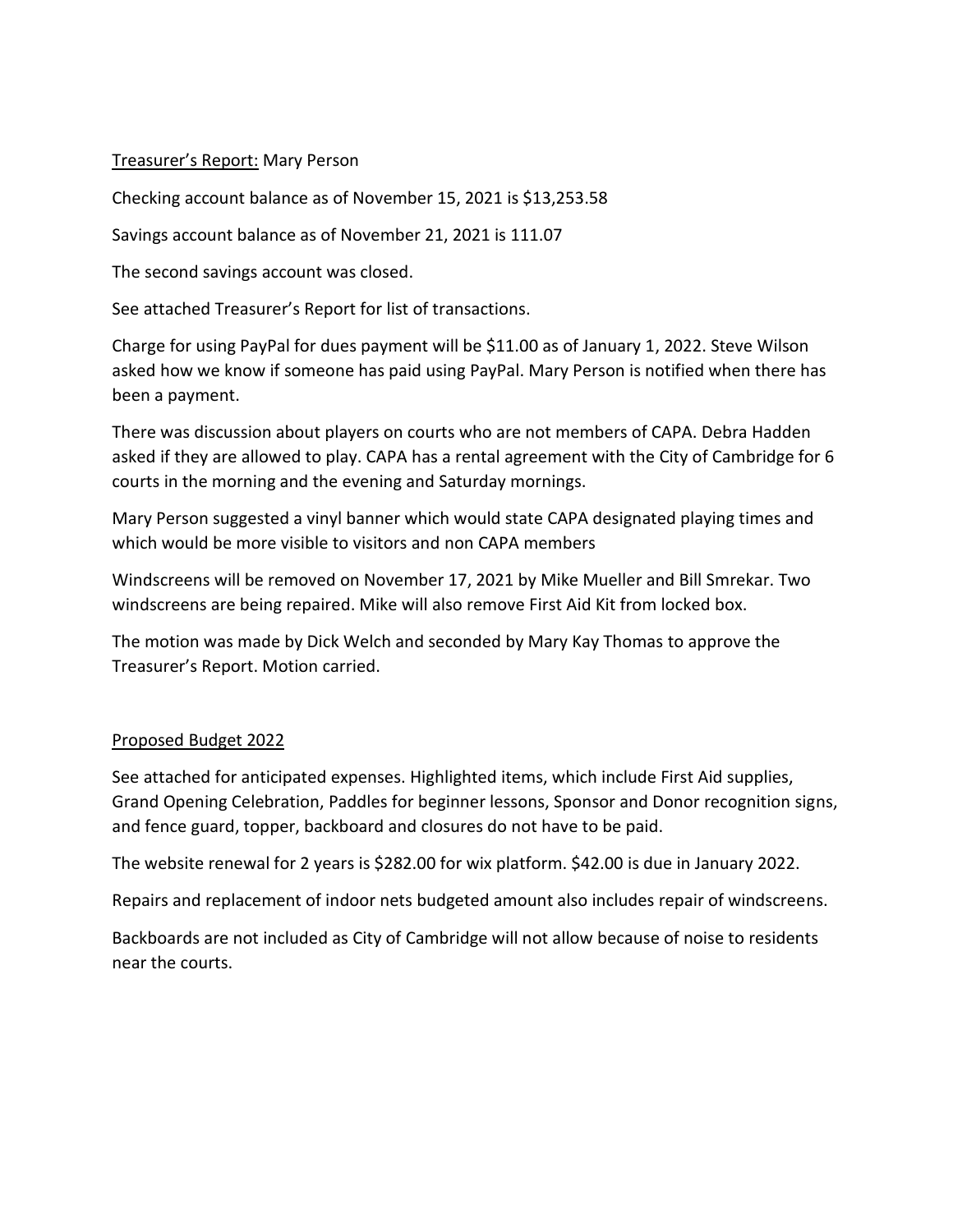# Old Business

Sunshine Committee sends electron ic cards to CAPA members who are ill, injured or have a personal loss. Diane Hennig has sent 14 cards to members in the past year. Bill Smrekar will take over in 2022. The renewal cost for 2 years is \$39.99. Bill made the motion to renew the subscription. Mary Person seconded and the motion carried.

Website domain rental renewal is due. It is \$20.00 per year and will renew in January.

# New Business

2022 Outdoor Court Use – leagues, tournament(s),lessons (committees)

Dick Welch will continue to be in charge of beginner lessons during the summer from 6-8 on 2 consecutive evenings with help from other CAPA members. Debra Hadden asked if beginners have special times to play. Brad Brown commented that he would show up and no beginners were there to play. Dick encouraged texting to one another to schedule playing times. Tom Smith and Ken Nastrom helped and included new players in the mornings when they were there.

Mike Mueller and Becky Baaken held clinics for specific skills for players during the summer. Mike presented the option of having more clinics. Dick Welch will try to get clinics going.

League play was discussed. Mike Mueller has run the leagues for the past 2 years and would like another person to run it. \$800.00 income was made last year. Mike was not paid. There is a possibility that whoever runs it could be paid. There were many questions regarding running league play. Jeanne Wilson brought up concerns about permits, insurance, parking, tying up courts. Diane Hennig will set up committee to investigate ramifications of running a league with the help of Ken Sutton, Debra Hadden and Tracy Lehn.

Tournament play was discussed. There are 6 or more players who have expressed a desire to have tournaments. Again, the questions asked were about what is involved in running tournaments and who will do it. Bill Smrekar will look into this.

Mike would like a summary regarding league play and tournament play by the end of February 2022.

# Bylaw changes (committee)

Discussion whether changes should be made regarding terms of board members, in particular Mike Mueller, Dick Welch and Mary Person. Mike will check into this.